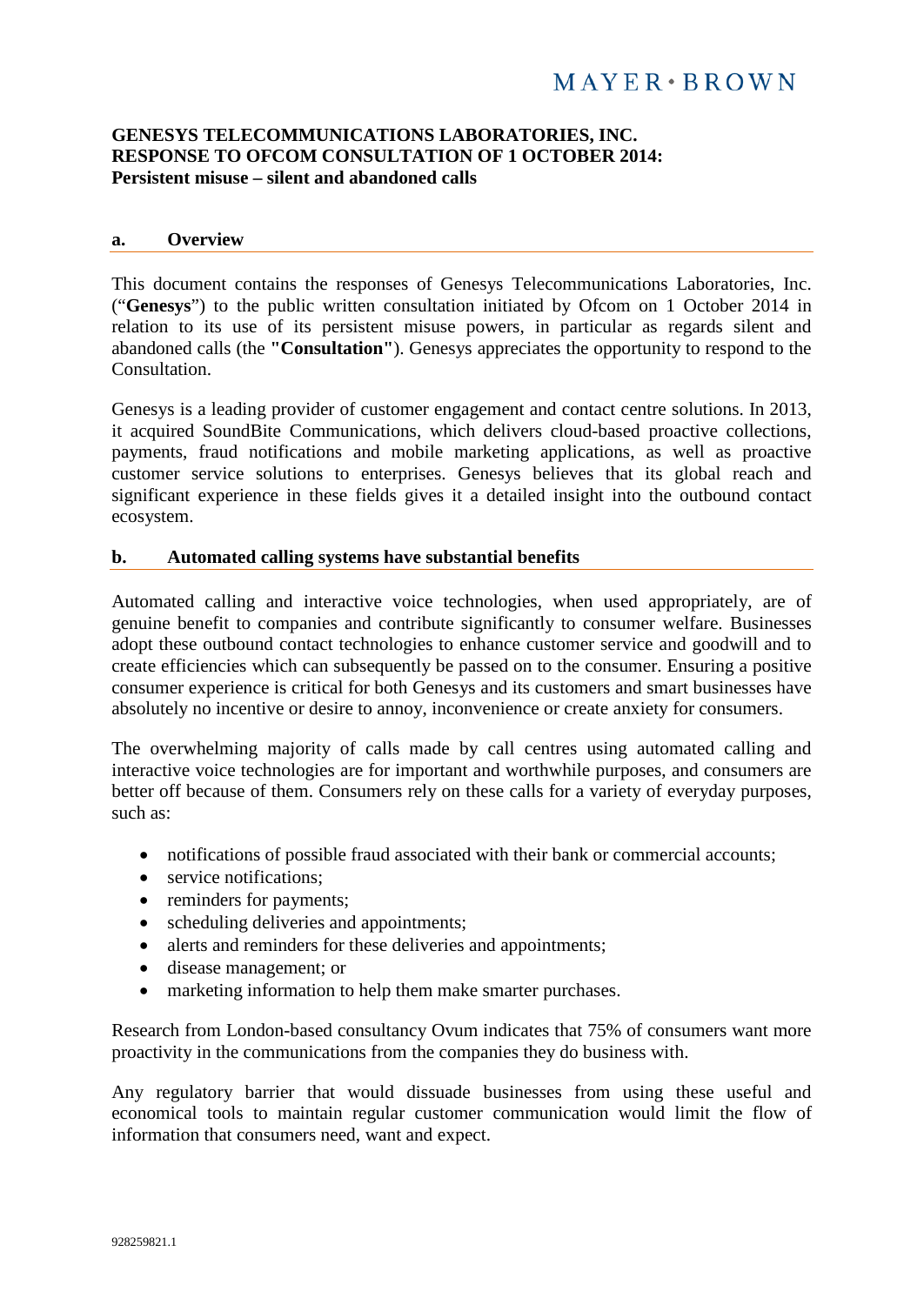### **c. Automated calling systems are, however, open to abuse**

Nevertheless, not all users of these technologies have consumer benefit and the protection of their brand at the heart of their business model. There are some users who intentionally abuse automated calling technologies, giving rise to excessive silent and abandoned calls. This is detrimental to the consumer for two reasons: firstly, due to the annoyance, inconvenience and anxiety caused and, secondly, as it risks undermining a legitimate and helpful service for consumers and businesses. Therefore, Genesys relies on Ofcom and the Information Commissioner's Office to prevent abuses of these systems and Genesys welcomes Ofcom's desire to ensure that these systems are used appropriately.

### **d. Ofcom's approach should strike a balance**

Genesys urges Ofcom to maintain a framework which effectively prevents these serious, persistent abuses. However, this framework should strike a balance and not eliminate the benefits afforded by the use of automated calling and interactive voice technologies to contact consumers, where such contact is requested or forms part of an existing business relationship. It is in the in the interest of both businesses and consumers that the use of such technologies for these legitimate purposes is both viable and effective.

- 1. We would welcome views and evidence from stakeholders on (a) the main types of harm that consumers experience from nuisance calls in general and specifically in relation to silent and abandoned calls; and (b) how to measure the harm.
- 1.1 Ofcom notes in its Consultation that much has changed since 2010, when its general policy on the exercise of its persistent misuse powers (the **"Policy"**) was last updated. A key development is the fact that consumers are increasingly accustomed to receiving communications through various channels from the businesses they have a relationship with.
- 1.2 These multi-channel communications increase the ease and speed with which consumers can interact with the businesses they trust and consumers providing their telephone numbers to these businesses expect to receive these targeted and helpful communications.
- 1.3 Marketing and sales nuisance calls from companies which have not obtained consumers' consent to contact them or which indiscriminately contact consumers for reasons irrelevant to them and, in particular silent and abandoned calls by these companies, risk giving legitimate uses of automated calling systems a bad name. By annoying, inconveniencing or causing anxiety to consumers, unsolicited silent or abandoned calls might reduce the desire of consumers to receive and businesses to provide these otherwise helpful and cost-efficient services.
- 2. We would welcome views and evidence from stakeholders on what are the key drivers of (a) silent calls; and (b) abandoned calls.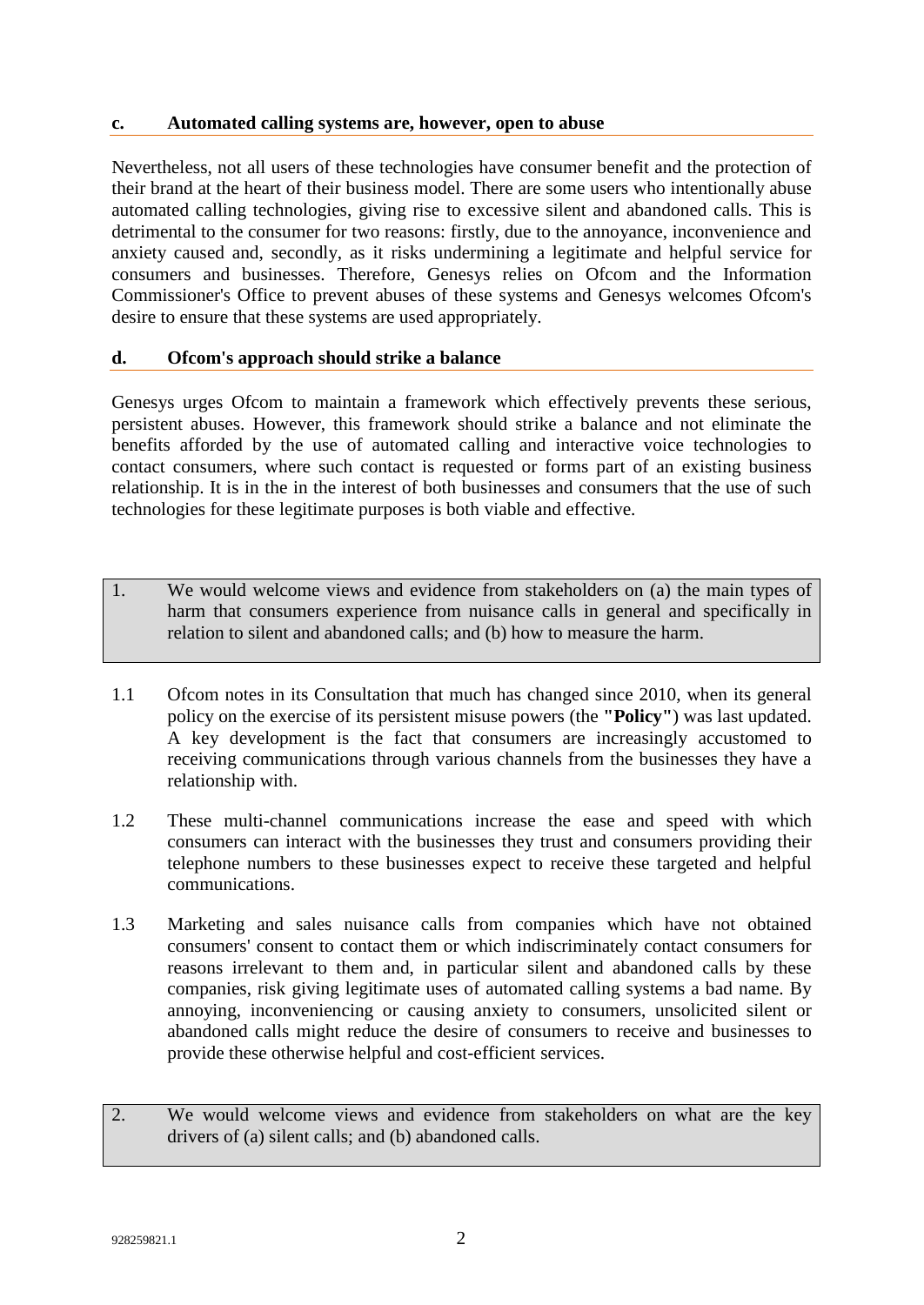- 2.1 As explained above, Genesys considers automated calling systems to be beneficial for both businesses and consumers when used in an appropriate and lawful way. Genesys and its customers are concerned to ensure adequate processes and policies are in place not only to meet Ofcom's Policy, but also to provide a positive consumer experience.
- 2.2 The key driver for abandoned and silent calls is the intentional and systematic noncompliance with Ofcom's Policy by certain companies. For example, the past few years have seen a dramatic increase in unsolicited calls to consumers regarding Payment Protection Insurance claims. Some of these organisations deliberately use automated calling systems to reach consumers without prior consumer consent or any prior commercial relationship with the consumer and without complying with Ofcom's Policy.
- 2.3 A particular area of concern is misuse of the system by companies which are established outside the  $UK - a$  solution is required to ensure compliance by these companies.
- 2.4 Genesys believes this increase in intentional disregard of the legal framework is the key cause of abandoned and silent calls and the Policy should be strictly enforced against intentionally infringing companies to avoid bringing the use of automated calling systems into disrepute.
- 3. We would welcome views and evidence on the use of AMD including (a) if call centres have changed their use of AMD in recent years and if so why (b) the volume of calls made by call centres with and without the use of AMD (c) false positive rates when using AMD and any data to suggest that the accuracy of AMD has improved in recent years.
- 3.1 Genesys continuously strives to provide the highest possible accuracy through the use of its technology. It is a matter of preference for Genesys' customers as to whether they use automated calling systems in combination with answer machine detection technology. Those customers that choose to do so are satisfied with the detection rates and accuracy of this technology.
- 4. We would welcome views and evidence on potential changes to the policy to help reduce the harm caused by silent and abandoned calls including those identified in Figure 2 (abandoned call rate and approach to AMD), Figure 3 (time limits for calling consumers and connecting to a live agent) and Figure 4 (good management and appropriate processes).

## **a. Reduction or removal of the 3% abandoned or silent call rate**

4.1 Genesys considers that the 3% abandoned or silent call rate set out in the Policy is an appropriate threshold for legality. A lower rate risks imposing unmanageable expenses on legitimate businesses, due to the exceptionally high degree of agent availability it would require, and these costs would ultimately have to be reflected in the price which consumers pay for the services in question. The 3% threshold strikes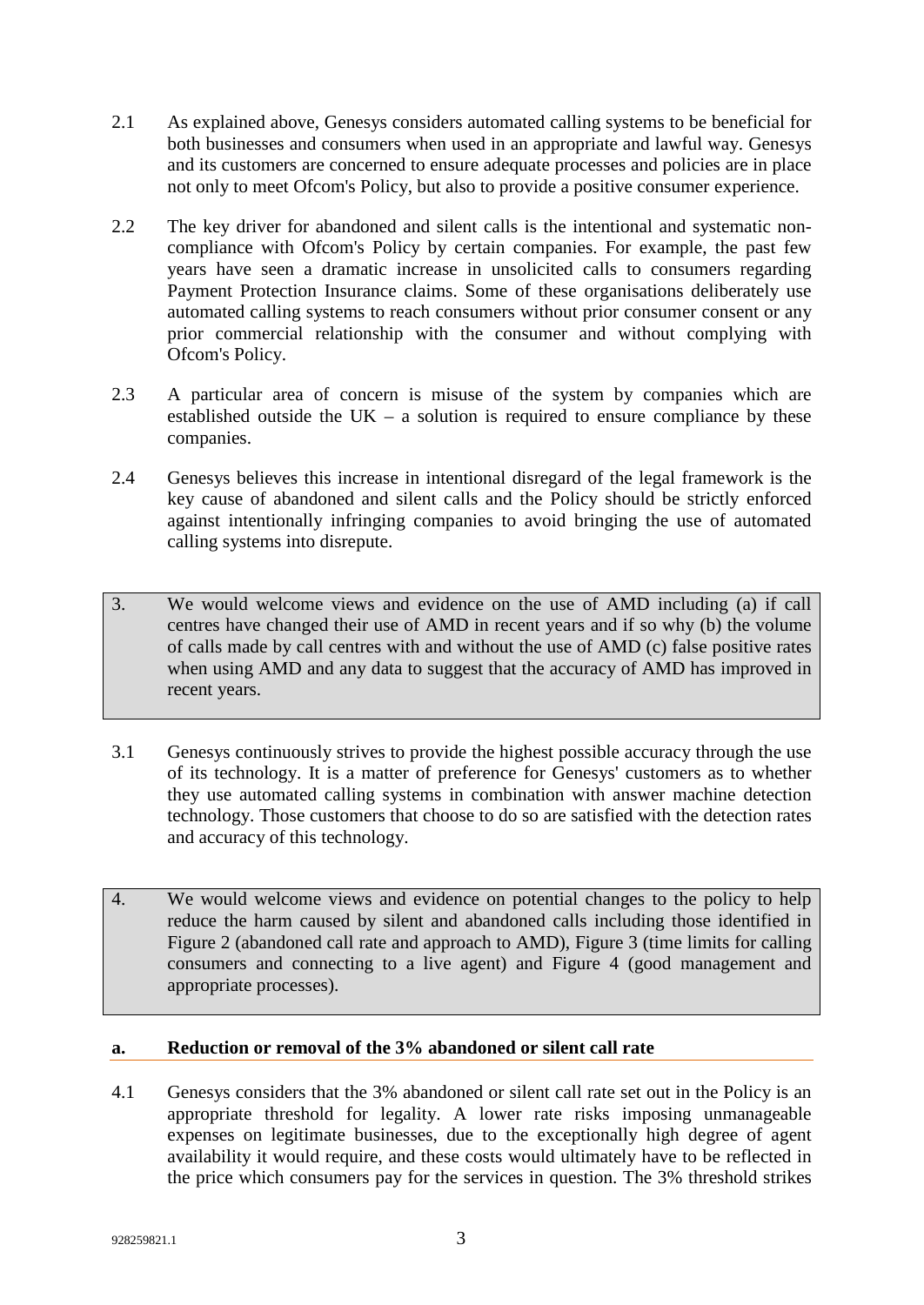the correct balance between ensuring consumers are protected from an excessive number of abandoned or silent calls from companies with which they have had no relationship (such as blanket automated PPI-related calls) and ensuring businesses are able to effectively use automated calling systems to benefit consumers they have an existing relationship with.

- 4.2 Genesys considers that a silent or abandoned call rate of 1% is so low as to be tantamount to a removal of the rate (i.e. a reduction to 0%). Ofcom notes in the Consultation that the removal of the abandoned call rate (i.e. its reduction to 0%) may restrict the use of automated calling systems, as it would require agents to always be present. A removal or reduction to 1% of the abandoned call rate would impose significant costs on businesses wishing to use these technologies for targeted and helpful services which consumers themselves have requested. This would, effectively, make the use of automated calling services prohibitively costly, which would ultimately harm the consumer – either they would no longer be able receive these services, or the substantially increased costs borne by businesses in providing them would be reflected in the price paid by consumers.
- 4.3 As outlined in its response to Question 2, Genesys considers deliberate noncompliance with the Policy to be, by far, the most significant cause of silent and abandoned calls. As such, a reduction of the abandoned or silent call rate, whether it be to 1% or 0%, would impose unmanageable costs on legitimate businesses and would not contribute to addressing the most significant driver of these calls. Rather, it would lead to the perverse scenario that the use of automated calling technologies would be an unviable business model for those businesses that use it to help consumers, but would remain widespread amongst those businesses whose use actually causes harm.
- 4.4 Genesys notes that the above comments apply irrespective of whether answer machine detection technologies are used. Genesys does not consider network based answer machine detection to be a viable solution in the UK at present due to the high costs charged by network operators for network based answer machine detection and the lack of consistent availability across all providers.

## **b. Imposing a stricter test for legality for abandoned calls without a message**

4.5 Genesys would not object to abandoned calls being subjected to a more stringent test for legality where there is no message than where an automated message is played.

### **c. Specifying a time limit for the connection to an agent**

4.6 Genesys considers that it is not unreasonable to require organisations to either connect a call to an agent within two seconds or, if not, play an abandoned call message after two seconds.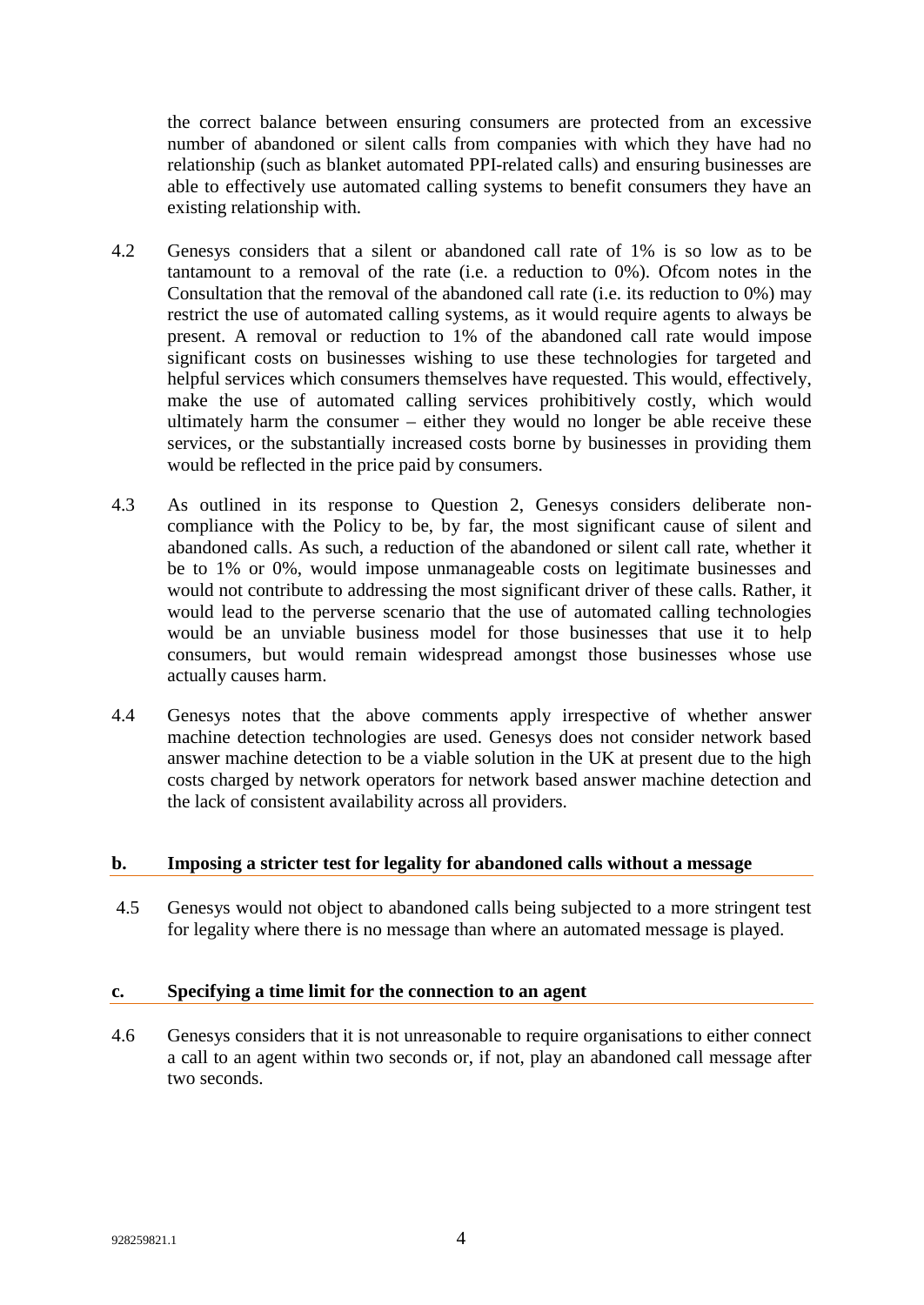#### **d. Extension of the minimum ring time**

- 4.7 The Policy states that calls which are unanswered must ring for a minimum of 15 seconds before disconnecting. Genesys' systems are programmed such that calls ring for a minimum of 30 seconds, and it considers this to be an appropriate minimum ring time.
- 4.8 While it is technically possible for a call to ring for longer than 30 seconds, in Genesys' experience only a very small proportion of calls which remain unanswered for 30 seconds are subsequently answered by consumers.
- 4.9 Genesys therefore does not have any objection to an extension of the minimum duration of time for which an unanswered call must ring to up to 30 seconds.

#### **e. Requiring management processes**

- 4.10 As outlined in its response to Question 2, Genesys considers deliberate noncompliance with the Policy to be, by far, the most significant cause of silent and abandoned calls. It would welcome the introduction of good management processes or principles which would clarify or increase compliance with the current legal framework by these intentionally non-compliant companies.
- 4.11 Genesys believes that entities which intentionally disregard the current legal framework are best targeted through increased and more effective enforcement. Enhanced management processes would only be effective to the extent they reinforce such effective enforcement actions. In particular, there is a need to find a solution for controlling misuse of networks by companies established outside the UK.
- 5. We would welcome views and evidence on potential changes that could be made to the policy relating to the (a) current five general examples of persistent misuse (misuse of automated calling systems; number-scanning; misuse of a CLI facility misuse for dishonest gain – scams; and misuse of allocated telephone numbers); or (b) other examples of persistent misuse.

# **a. Calling Line Identification**

- 5.1 Genesys agrees with Ofcom that where a calling line identification is provided it should be a valid one. In Genesys' experience, however, it is not possible to guarantee that a calling line identification will be effectively conveyed through the public switched telephone network to the recipient of the call. This is an issue which is outside the control of the originator of the call.
- 5.2 The use of localised or rotating calling line identification does not have the same or a similar effect to abandoned or silent calls and should not be considered to be a form of persistent misuse. Rather, these solutions provide consumers with a quick and straightforward means of returning a call with the cost of a local call.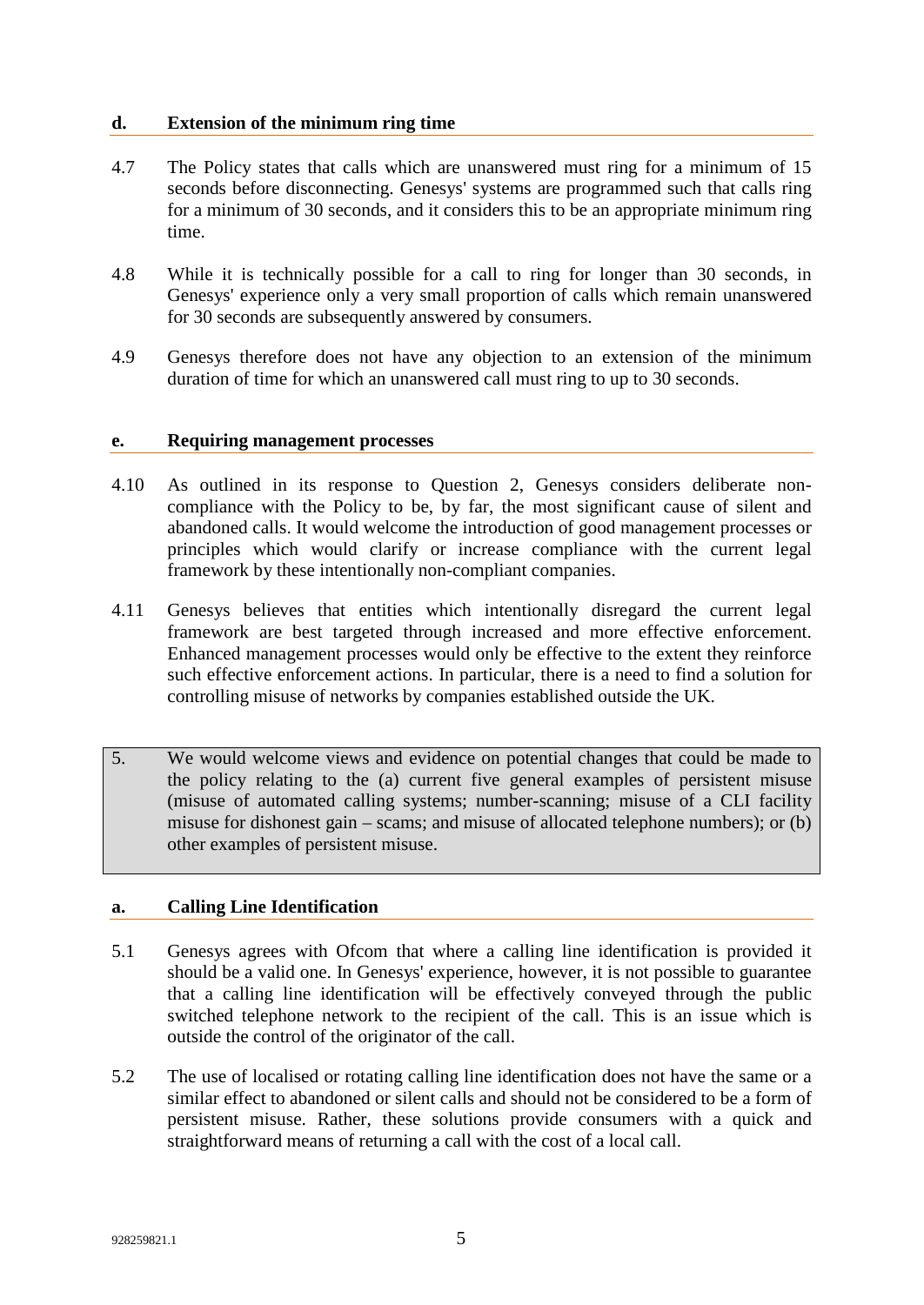#### **b. Calls made during unsociable hours**

5.3 In Genesys' experience, calls made during unsociable hours are not common. Most customers specify that calls should take place at certain times and Genesys' systems have safeguards in place to prevent the risk of accidental calls at unsociable hours. Again, this may be a more significant issue for companies in deliberate breach of the Policy or established outside the UK.

## **c. Use of automated calling systems in combination with interactive voice messaging technology**

- 5.4 Interactive voice messaging technology enables businesses and consumers to interact in an easy and structured manner. This provides significant cost savings for businesses from which consumers ultimately benefit.
- 5.5 Interactive voice messaging can be beneficial where it is used by a company which has the consumer's consent to do so as part of an ongoing relationship. This technology affords consumers a range of easy and convenient ways to interact with the companies they trust, for example in scheduling appointments or deliveries or activating credit cards. It places consumers in control of the service or transaction by enabling them to deal with calls in the way and at the time that is most convenient to them. For example, consumers do not need to worry about being seen to be rude if they choose to terminate/reschedule the call if it is at an inconvenient time and can deal with issues such as late payment of a bill for administrative issues without any risk that they may feel embarrassed in having to explain the situation to an agent. Genesys feels that where used as part of an existing business-consumer relationship, interactive voice messaging technology is a useful way of reaching consumers and of providing relevant and useful services to them.
- 5.6 In contrast, where a company does not have a prior relationship with the consumer, the use of interactive voice messaging does become closer in nature to an abandoned call with message. This is as it is an unsolicited call which does not afford consumers a service they have actively sought out. Such calls are often irrelevant to consumers and therefore are more likely to cause annoyance, inconvenience or anxiety.
- 5.7 Genesys does not think it is in consumers' or businesses' interests for consumers to be left on hold for a long time, regardless of whether this is done as a result of the use of interactive voice messaging technology or otherwise. It may, however, be preferable for consumers to be afforded a callback request facility through interactive voice messaging than to be kept on hold indefinitely. Genesys' customers are concerned to ensure their use of customer outreach technologies offers consumers a helpful tool which reduces costs, enhances customer service and maintains their brand's reputation and goodwill.

### **d. Ofcom checklist or best practice guide**

5.8 Genesys would welcome the publication by Ofcom of a checklist or best practice guide for compliance.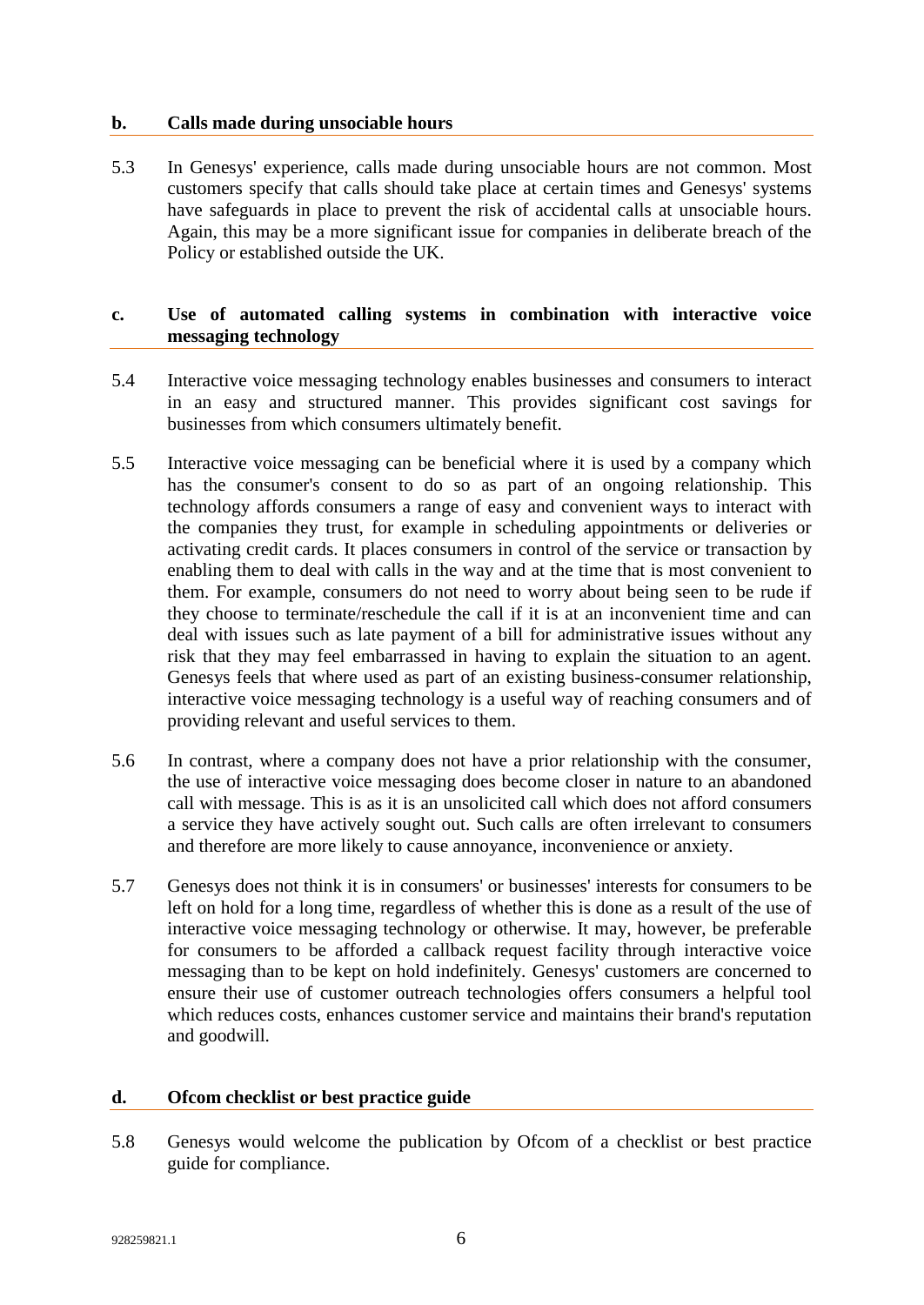- 6. We have not identified any significant changes to this section of the policy, relating to the issuing of notifications, at this stage. However, we welcome views and evidence from stakeholders on any changes they consider may improve the understanding or clarity of this section of the policy.
- 6.1 Genesys does not have any comment on this question.
- 7. We would welcome information on the current operation of the outbound call centre market, in particular:
	- a. the size of the current outbound calling market e.g. the annual number of calls made as well as the value;
	- b. the size of total annual costs in the outbound market (where possible split by operating costs and capital costs (or depreciation));
	- c. the average costs per call/per agent (or per agent hour); and
	- d. the split of call centre locations (domestic or overseas) that make calls to UK numbers
- 7.1 Genesys does not have any comment on this question as an outbound contact technology service provider.
- 8. We would welcome any initial views and evidence on the potential costs and benefits of any of the potential changes to the policy. In particular, whether any of the potential changes would:
	- a. require investment in new technology or other capital costs;
	- b. have an impact on efficiency and operating costs;
	- c. have an impact on call-centre costs or call-centre prices (to their clients);
	- d. affect competition in the call-centre market; and
	- e. have a different impact on different types of call centre, and if so, what factors affect the level of impact.
- 8.1 Please see the above responses to Questions 4 and 5.
- 9. We would welcome any views on what factors may influence a call centre's likelihood of adhering to the current or a stricter policy.